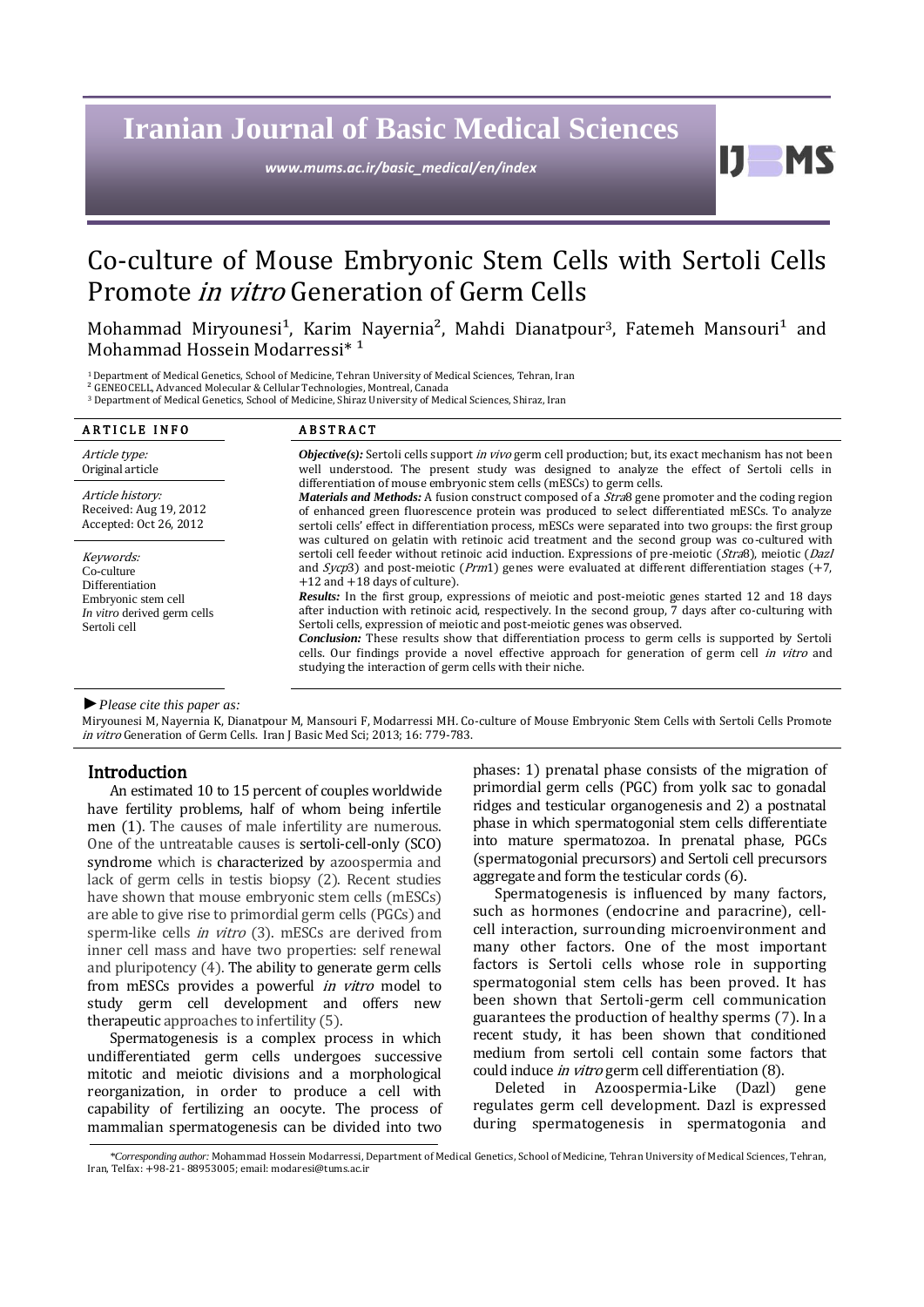primary spermatocytes and it seems to play a key role in meiosis initiation (5). Synaptonemal complex (SC) is a meiotic-specific structure. There are three SC component proteins in mammals (SCP1, SCP2 and SCP3). SCP3 (known as Sycp3) is supposed to constitute the core of these proteins (9). Finally, Prm1 which codes for protamines, is a post-meiotic gene with specific expression in haploid round spermatids (10).

The purpose of the present study was to compare the process of in vitro differentiation of mESCs to germ cell in two different conditions: regular culture system and co-culture on Sertoli cells as feeder layer.

# Materials and Methods

## Cell culture

Mouse embryonic stem cell line C57BL6 with normal male (XY) karyotype (Invitrogen) was cultured in an undifferentiated state on a feeder layer of mitomycin C-inactivated mouse embryonic fibroblasts (11). Culture medium composed of Knockout Dulbecco's modified Eagle's medium (Knockout DMEM, GIBCO-BRL) was supplemented with 12.5% (v/v) ES qualified FBS (GIBCO-BRL), 2 mmol L-Glutamine (GIBCO-BRL), 1X nonessential amino acids (NEAA; GIBCO-BRL), 50 µgml-1 penicillin and streptomycin, 50 μmol β-mercaptoethanol and  $10<sup>3</sup>$ unit ml-1 LIF (Milipore). Mouse Sertoli cell line was then cultured in the medium composed of Ham'S F12 and Dulbecco's modified Eagle's medium (DMEM), 2.5  $\%$  (v/v) Fetal bovine serum (FBS, GIBCO-BRL) and 5% (v/v) Horse serum (Sigma).

### Construction of germ cell specific reporter gene and recombinant ES cell

A segment of Stra8 (Stimulated by Retinoic Acid 8) gene  $(-1400/+7)$  was amplified from genomic DNA and inserted in the SacI/HindIII site of modified pEGFP-1 vector, where neomycinresistance cassette was replaced with puromycinresistance gene (12). ES cells were trypsinized and around  $7\times10^6$  cells were prepared for performing electroporation. Linearized vector (35 µg) was electroporated into ES cells. Electroporation was performed on Bio-Rad GenePulser device at 250 V and  $500$   $\mu$ F. After electroporation, mESCs were transferred into six wells plate and cultured for 72 hr without antibiotic. Puromycin (final concentration 1  $\mu$ g ml<sup>-1</sup>) was added to the medium and cells were cultured in the presence of puromycin for three weeks. Subsequently, puromycin resistant colonies were selected. DNA extraction was performed from these colonies tested for presence of Stra8/EGFP vector by PCR. Positive colonies were grown in a complete medium with LIF for a month.

#### Derivation of germ cells from mESCs

Retinoic acid (RA) was added to the medium at a final concentration of 10ˉ<sup>5</sup> mol for 72 hr to induce differentiation. GFP-positive cells were then selected using fluorescence-activated cell sorting (FACS). Cells were trypsinized and after pipetting up and down few times filtered through a 40 μm strainer (Falcon) to create single-cell suspensions. Sorting was carried out with  $3\times10^6$  cells using BD FACS Aria II flow cytometer (13). These cells were cultured on an MEF feeder under non-induced condition for two weeks. Resulting colonies were divided into two groups for comparing the process of differentiation in different conditions. Group 1 was cultured for 18 days on gelatin with RA treatment (final concentration  $10^{-8}$  mol) and group 2 was co-cultured on mouse Sertoli cell line (TM4) without RA treatment (Figure 1). The culture media of both groups was the same (except for RA).

### RNA extraction, cDNA synthesis and RT-PCR

Total RNA was extracted using TRIzol reagent (Invitrogen) according to the manufacturer's protocol. RNA concentration was measured with Nano Drop 1000 spectrophotometer (Thermo Fisher Scientific). The extracted RNA (2 µg) was employed for cDNA synthesis using M-MLV reverse transcriptase (Fermentase) with random hexamer and oligo dT primer together. RT-PCR was performed using a specific primer for EGFP, Oct4, Stra8, Sycp3, Dazl and Prm1genes (Table 1).

### Results

### Establishment of spermatogonial stem cell (SSC) like cells

In order to isolate differentiated stem cells, a specific reporter construct consisting of a germ linespecific segment of Stra8 gene promoter and the coding region of enhanced green fluorescence (EGFP) protein were used. The use of this 1.4 Kb Stra8 promoter caused testis-specific expression of GFP. After selection with puromycin, ES colonies were chosen and PCR with GFP specific primers was



**Figure 1.** Co-culture of mESCs (arrows) colonies and Sertoli cells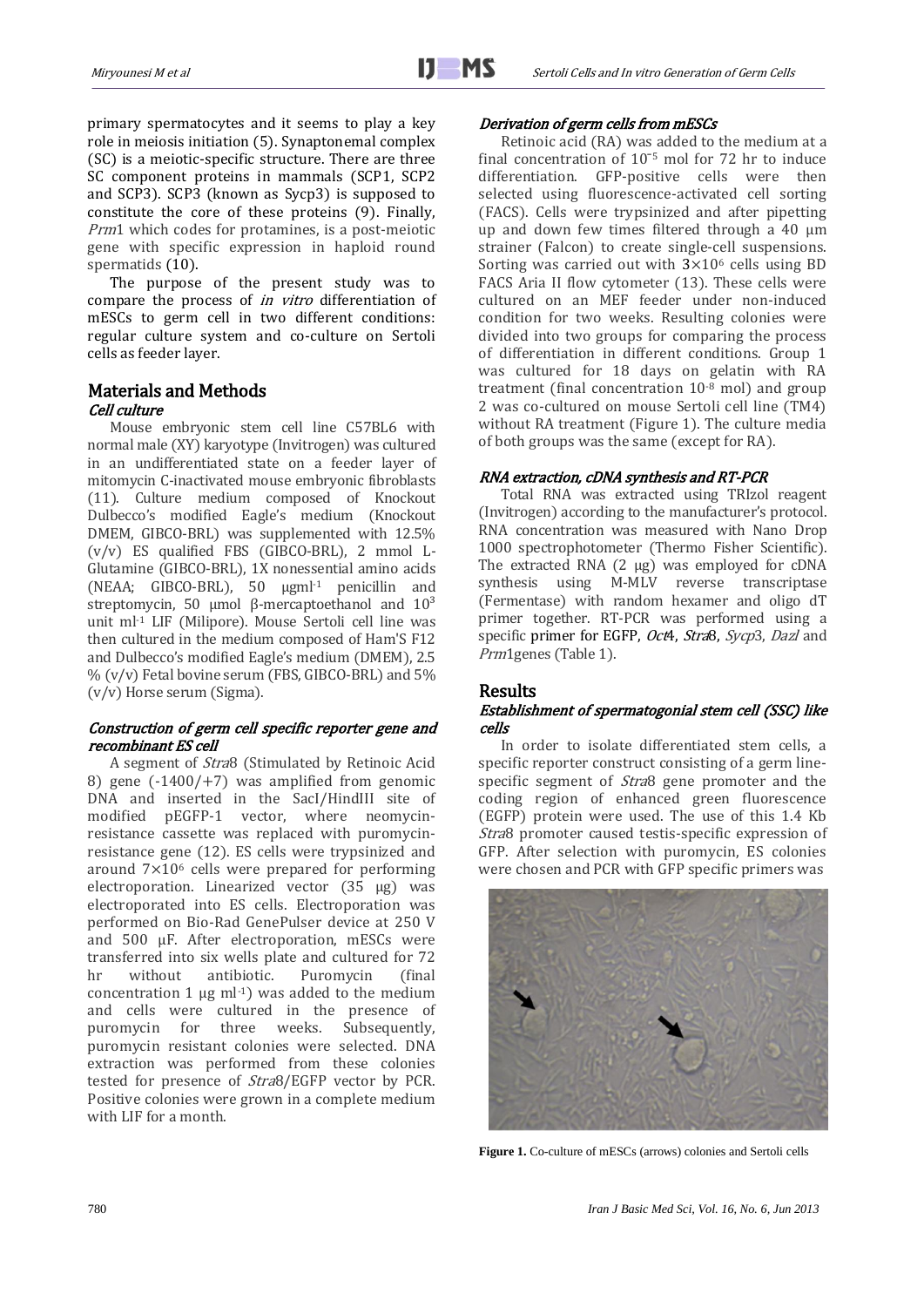

**Figure 2a.** Diagram of GFP expressed mESCs sorted by FACS. b and c: Sorted cells showed high expression of GFP

Dazl, Sycp3 and Prm1 were not detected in induced and non-induced cells. Moreover, Stra8 is a molecular marker for spermatogonial stem cells (13); therefore it was concluded that induced cells were spermatogonial stem cell (SSC)-like cells.

#### Differentiation of SSC-like cells in different conditions

In this study, SSC-like cells were cultured in two groups and mRNA of these cells was extracted in periods of 7, 12 and 18 days of culture (Figure 3). These samples were analyzed for pre-meiotic (Oct4 and Stra8), meiotic (Sycp3 and Dazl), and postmeiotic (Prm1) genes expression. In both groups, expression of Oct4, Stra8, and Dazl were observed on expression was started on the 7th day in the second group. There was no expression of Prm1 until the 7th day of cell culture. In the first group, Sycp3 was expressed on the  $12<sup>th</sup>$  day of culture, though the  $18<sup>th</sup>$ 



**Figure 3.** Expression of meiotic (*Sycp*3 and *Dazl*) and postmeiotic (*Prm*1) genes in two groups of culture: Group 1: culture of mESCs on gelatin with RA treatment,Group 2: co-cultured of mESCs with Sertoli cell feeder without RA induction

day in the first group. However, the expression of *Prm*1 started on the  $7<sup>th</sup>$  day of culture in group 2 (Table 2). As a control, the expression of these genes was negative in the TM4 Sertoli cell line (data not shown).

#### **Discussion**

This study provides an *in vitro* model of spermatogenesis in which the effects of cell-cell interaction and microenvironment may be examined.

During transition of mammalian germ cells from mitosis to meiosis Stra8 gene is expressed (14). A vector composed of promoter region of Stra8 gene and GFP coding sequence was used in this study to select stable transfected ES cells that entered meiosis. We observed that if we GFP-positive cells were not separated, which entered meiosis stage in the cell culture; differentiation process could be suppressed by neighboring undifferentiated cell populations. This finding has also been observed previously (15) and that is why FACS was used for cellular separation.

Dazl is a testis-specific gene with a critical role in the spermatogenesis. Recent studies have shown that Dazl is a key factor in meiosis initiation (16, 17). Deletion of Dazl gene in knockout mice, results in meiosis arrest which may reduce the expression of some specific genes involved in sperm production (5). In this study, detection of Dazl expression showed that SSC-like cells has been entered meiosis in both groups (with and without Sertoli cells) after seven days of culture. Sycp3 is a meiotic specific gene responsible for the formation of synaptonemal complex. This complex has an important role in synapses

**Table 1.** Primer sequence and expected size of PCR products of *Stra*8, *EGFP*, *Dazl*, *Sycp*3 and protamine-1 genes

| Gene        | Primer sequence            | Product size (bp) |  |
|-------------|----------------------------|-------------------|--|
| Stra8       | F: ACAACCTAAGGAAGGCAGTTTAC | 174               |  |
|             | R: TGACCTCCTCTAAGCTGTTGG   |                   |  |
| <b>EGFP</b> | F: GCACCATCTTCTTCAAGGACGAC | 270               |  |
|             | R: TCTTTGCTCAGGGCGGACTG    |                   |  |
| Dazl        | F: CAGGCATATCCTCCTTATCCAAG | 263               |  |
|             | R: TGTATGCTTCGGTCCACAGAC   |                   |  |
| Sycp3       | F: CCGGAGCCGCTGAGCAAACA    | 430               |  |
|             | R: CCAGTTCCCACTGCTGCAACAC  |                   |  |
| Prm1        | F: CTCACAGGTTGGCTGGCTCGAC  | 192               |  |
|             | R: CGGCGACGGCAGCATCTTCG    |                   |  |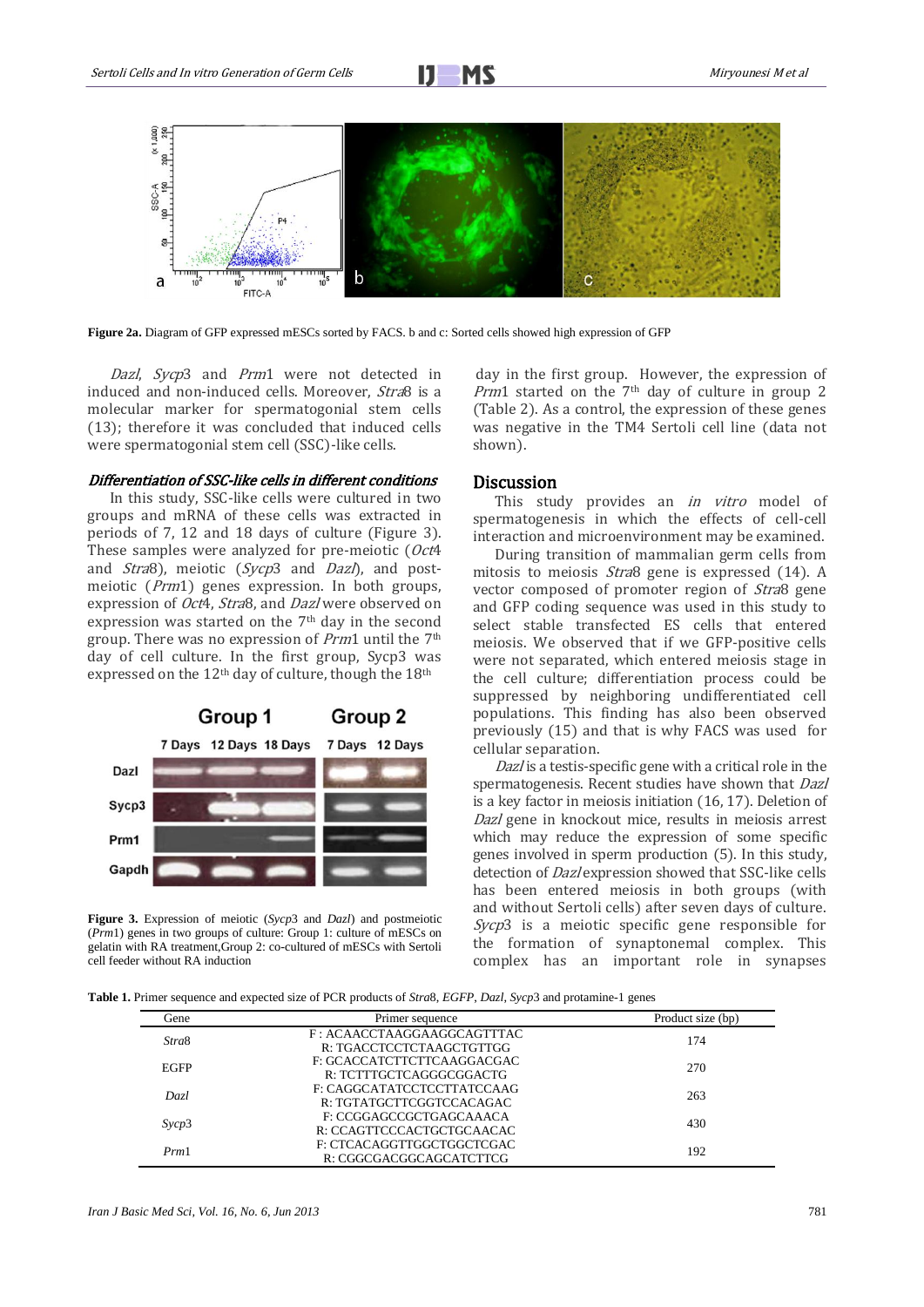| <b>Table 2.</b> Expression pattern of <i>Oct4</i> , <i>Stra8</i> , <i>Dazl</i> , <i>Sycp3</i> and <i>Prm1</i> genes in two groups: Group 1: culture of mESCs on gelatin with RA treatment, |      |       |      |       |      |
|--------------------------------------------------------------------------------------------------------------------------------------------------------------------------------------------|------|-------|------|-------|------|
| Group 2: culture of mESCs on Sertoli cells without RA induction                                                                                                                            |      |       |      |       |      |
|                                                                                                                                                                                            | Oct4 | Stra8 | Dazl | Svcn3 | Prm1 |

|         |                               | Oct4 | Stra8 | Dazl | Svcp3 | Prm1 |
|---------|-------------------------------|------|-------|------|-------|------|
|         | Undifferentiated mESCs        |      |       |      |       |      |
|         | after 72 hr induction with RA |      |       |      |       |      |
|         | Day 7                         |      |       |      |       |      |
| Group 1 | Day 12                        |      |       |      |       |      |
|         | Day 18                        |      |       |      |       |      |
| Group 2 | Day 7                         |      |       |      |       |      |

formation, recombination and segregation of chromosomes during meiosis (9).

Histones were replaced by Protamin1, a postmeiotic gene, in sperm chromatin (15). The difference in expression pattern of Sycp3 and Prm1 genes in two groups may be due to the Sertoli cells role in the process of differentiation of mESCs to germ cells.

Sertoli cells are located within the seminiferous tubules and support spermatogenesis through cell-cell contact (18). It has been shown that Sertoli cells are the main site of RA production in the testis. Sertoli cells provide RA for germ cells in two different ways: by direct delivery of RA to germ cells and delivery of retinol via membrane receptor, STAR6 (19). These findings support our results that Sertoli cells provide some necessary factors for *in vitro* differentiation of mESCs. Co-culture of ESC and Sertoli cells will promote differentiation process, number and diameter of colonies compared to the culture of ESC in gelatin. These results will be supported by further studies whit using the co-culture of extracted germ and Sertoli cells from human testis (20).

### Conclusion

Differentiation is a complex process which requires many differentiating signals and Sertoli cells secret germ cell supporting factors such as RA. This model of in vitro germ cell production may open a new window to understand the effect of other factors on germ cell differentiation.

### Acknowledgment

This study has been funded by Tehran University of Medical Sciences, Tehran, Iran. Grant number 90- 01-30-11868. We would like to thank Dr Mohammad Tavakkoli for his careful editing of the manuscript and helpful comments.

### **References**

1. [Massart](http://www.ncbi.nlm.nih.gov/pubmed?term=Massart%20A%5BAuthor%5D&cauthor=true&cauthor_uid=22138898) A, [Lissens](http://www.ncbi.nlm.nih.gov/pubmed?term=Lissens%20W%5BAuthor%5D&cauthor=true&cauthor_uid=22138898) W, [Tournaye](http://www.ncbi.nlm.nih.gov/pubmed?term=Tournaye%20H%5BAuthor%5D&cauthor=true&cauthor_uid=22138898) H, Stouffs K. Genetic causes of spermatogenic failure. [Asian J Androl](http://www.ncbi.nlm.nih.gov/pubmed/22138898) 2012; 14:40-48.

2. Anniballo R, Brehm R, and Steger K. Recognising the Sertoli-cell-only (SCO) syndrome: a case study. Andrologia 2011; 43: 78–83.

3. [Silva C,](http://www.ncbi.nlm.nih.gov/pubmed?term=%22Silva%20C%22%5BAuthor%5D) [Wood JR,](http://www.ncbi.nlm.nih.gov/pubmed?term=%22Wood%20JR%22%5BAuthor%5D) [Salvador L,](http://www.ncbi.nlm.nih.gov/pubmed?term=%22Salvador%20L%22%5BAuthor%5D) [Zhang Z,](http://www.ncbi.nlm.nih.gov/pubmed?term=%22Zhang%20Z%22%5BAuthor%5D) [Kostetskii I,](http://www.ncbi.nlm.nih.gov/pubmed?term=%22Kostetskii%20I%22%5BAuthor%5D)  [Williams CJ,](http://www.ncbi.nlm.nih.gov/pubmed?term=%22Williams%20CJ%22%5BAuthor%5D) [et](http://www.ncbi.nlm.nih.gov/pubmed?term=%22Strauss%20JF%203rd%22%5BAuthor%5D) al. Expression profile of male germ cellassociated genes in mouse embryonic stem cell cultures treated with all-trans retinoic acid and testosterone. [Mol Reprod Dev](http://www.ncbi.nlm.nih.gov/pubmed?term=Expression%20Profile%20of%20Male%20Germ%20Cell-Associated%20Genes%20inMouse%20Embryonic%20Stem%20Cell%20Cultures%20Treated%20) 2009; 76:11-21.

4. Zhou GB, Meng QG, Li N. In vitro derivation of germ cells from embryonic stem cells in mammals. Mol Reprod Dev 2010; 77: 586–594.

5. [Kerr CL,](http://www.ncbi.nlm.nih.gov/pubmed?term=%22Kerr%20CL%22%5BAuthor%5D) [Cheng L.](http://www.ncbi.nlm.nih.gov/pubmed?term=%22Cheng%20L%22%5BAuthor%5D) The dazzle in germ cell differentiation[. J Mol Cell Biol.](http://www.ncbi.nlm.nih.gov/pubmed?term=dazzle%20dazl) 2010; 2:26-29.

6. Malkov M, Fisher Y, Don J. Developmental Schedule of the Postnatal Rat Testis Determined by Flow Cytometry. Biol Reprod 1998; 59:84–92.

7. Monsees TK, Franz M, Gebhardt S, Winterstein U, Schill WB, Hayatpour J. Sertoli cells as a target for reproductive hazards. Andrologia 2000; 32:239–246.

8. [Geens M,](http://www.ncbi.nlm.nih.gov/pubmed?term=Geens%20M%5BAuthor%5D&cauthor=true&cauthor_uid=21318592) [Sermon KD,](http://www.ncbi.nlm.nih.gov/pubmed?term=Sermon%20KD%5BAuthor%5D&cauthor=true&cauthor_uid=21318592) [Van de Velde H,](http://www.ncbi.nlm.nih.gov/pubmed?term=Van%20de%20Velde%20H%5BAuthor%5D&cauthor=true&cauthor_uid=21318592) [Tournaye H.](http://www.ncbi.nlm.nih.gov/pubmed?term=Tournaye%20H%5BAuthor%5D&cauthor=true&cauthor_uid=21318592) Sertoli cell-conditioned medium induces germ cell differentiation in human embryonic stem cells. [J Assist](http://www.ncbi.nlm.nih.gov/pubmed/21318592)  [Reprod Genet](http://www.ncbi.nlm.nih.gov/pubmed/21318592) 2011; 28:471-480.

9. [Mobasheri MB,](http://www.ncbi.nlm.nih.gov/pubmed?term=%22Mobasheri%20MB%22%5BAuthor%5D) [Jahanzad I,](http://www.ncbi.nlm.nih.gov/pubmed?term=%22Jahanzad%20I%22%5BAuthor%5D) [Mohagheghi MA,](http://www.ncbi.nlm.nih.gov/pubmed?term=%22Mohagheghi%20MA%22%5BAuthor%5D) [Aarabi](http://www.ncbi.nlm.nih.gov/pubmed?term=%22Aarabi%20M%22%5BAuthor%5D)  [M,](http://www.ncbi.nlm.nih.gov/pubmed?term=%22Aarabi%20M%22%5BAuthor%5D) [Farzan S,](http://www.ncbi.nlm.nih.gov/pubmed?term=%22Farzan%20S%22%5BAuthor%5D) [Modarressi MH.](http://www.ncbi.nlm.nih.gov/pubmed?term=%22Modarressi%20MH%22%5BAuthor%5D) Expression of two testisspecific genes, TSGA10 and SYCP3, in different cancers regarding to their pathological features. [Cancer Detect](http://www.ncbi.nlm.nih.gov/pubmed/?term=Expression%20of%20two%20testis-specific%20genes%2C%20TSGA10%20and%20SYCP3)  [Prev 2007;](http://www.ncbi.nlm.nih.gov/pubmed/?term=Expression%20of%20two%20testis-specific%20genes%2C%20TSGA10%20and%20SYCP3) 31:296-302.

10. Peschon JJ, Behringert RR, Brinstert RL, Palmiter RD. Spermatid-specific expression of protamine 1 in transgenic mice. [Proc Natl Acad Sci USA](http://www.ncbi.nlm.nih.gov/pubmed/3037541) 1987; 84:5316- 5319.

11. [Guan K,](http://www.ncbi.nlm.nih.gov/pubmed?term=Guan%20K%5BAuthor%5D&cauthor=true&cauthor_uid=19180086) [Wolf F,](http://www.ncbi.nlm.nih.gov/pubmed?term=Wolf%20F%5BAuthor%5D&cauthor=true&cauthor_uid=19180086) [Becker A,](http://www.ncbi.nlm.nih.gov/pubmed?term=Becker%20A%5BAuthor%5D&cauthor=true&cauthor_uid=19180086) [Engel W,](http://www.ncbi.nlm.nih.gov/pubmed?term=Engel%20W%5BAuthor%5D&cauthor=true&cauthor_uid=19180086) [Nayernia K,](http://www.ncbi.nlm.nih.gov/pubmed?term=Nayernia%20K%5BAuthor%5D&cauthor=true&cauthor_uid=19180086) [Hasenfuss G.](http://www.ncbi.nlm.nih.gov/pubmed?term=Hasenfuss%20G%5BAuthor%5D&cauthor=true&cauthor_uid=19180086) Isolation and cultivation of stem cells from adult mouse testes[. Nat Protoc](http://www.ncbi.nlm.nih.gov/pubmed?term=Isolation%20and%20cultivation%20of%20stem%20cells%20from%20adult%20mouse%20testes) 2009; 4:143-154.

12. [Nayernia K,](http://www.ncbi.nlm.nih.gov/pubmed?term=%22Nayernia%20K%22%5BAuthor%5D) [Li M,](http://www.ncbi.nlm.nih.gov/pubmed?term=%22Li%20M%22%5BAuthor%5D) [Jaroszynski L,](http://www.ncbi.nlm.nih.gov/pubmed?term=%22Jaroszynski%20L%22%5BAuthor%5D) [Khusainov R,](http://www.ncbi.nlm.nih.gov/pubmed?term=%22Khusainov%20R%22%5BAuthor%5D) [Wulf](http://www.ncbi.nlm.nih.gov/pubmed?term=%22Wulf%20G%22%5BAuthor%5D)  [G,](http://www.ncbi.nlm.nih.gov/pubmed?term=%22Wulf%20G%22%5BAuthor%5D) [Schwandt I,](http://www.ncbi.nlm.nih.gov/pubmed?term=%22Schwandt%20I%22%5BAuthor%5D) et al. Stem cell based therapeutical approach of male infertility by teratocarcinoma derived germ cells. [Hum Mol Genet](http://www.ncbi.nlm.nih.gov/pubmed?term=Stem%20cell%20based%20therapeutical%20approach%20of%20male%20nayernia) 2004; 13:1451-1460.

13. Lee JH, Engel W, Nayernia K. Stem cell protein Piwil2 modulates expression of murine spermatogonial stem cell expressed genes. Mol Reprod Dev 2006; 73:173-179.

14. [Hogarth CA,](http://www.ncbi.nlm.nih.gov/pubmed?term=%22Hogarth%20CA%22%5BAuthor%5D) [Mitchell D,](http://www.ncbi.nlm.nih.gov/pubmed?term=%22Mitchell%20D%22%5BAuthor%5D) [Evanoff R,](http://www.ncbi.nlm.nih.gov/pubmed?term=%22Evanoff%20R%22%5BAuthor%5D) [Small C,](http://www.ncbi.nlm.nih.gov/pubmed?term=%22Small%20C%22%5BAuthor%5D) [Griswold](http://www.ncbi.nlm.nih.gov/pubmed?term=%22Griswold%20M%22%5BAuthor%5D)  [M.](http://www.ncbi.nlm.nih.gov/pubmed?term=%22Griswold%20M%22%5BAuthor%5D) Identification and expression of potential regulators of the mammalian mitotic-to-meiotic transition. Biol Reprod 2011; 84:34-42.

15. [Nayernia K,](http://www.ncbi.nlm.nih.gov/pubmed?term=%22Nayernia%20K%22%5BAuthor%5D) [Nolte J,](http://www.ncbi.nlm.nih.gov/pubmed?term=%22Nolte%20J%22%5BAuthor%5D) [Michelmann HW,](http://www.ncbi.nlm.nih.gov/pubmed?term=%22Michelmann%20HW%22%5BAuthor%5D) [Lee JH,](http://www.ncbi.nlm.nih.gov/pubmed?term=%22Lee%20JH%22%5BAuthor%5D) [Rathsack K,](http://www.ncbi.nlm.nih.gov/pubmed?term=%22Rathsack%20K%22%5BAuthor%5D) [Drusenheimer N,](http://www.ncbi.nlm.nih.gov/pubmed?term=%22Drusenheimer%20N%22%5BAuthor%5D) et al. In vitrodifferentiated embryonic stem cells give rise to male gametes that can generate offspring mice. [Dev Cell](http://www.ncbi.nlm.nih.gov/pubmed/16824959) 2006; 11:125-132.

16. Lin Y, Gill ME, Koubova J, Page DC. Germ cellintrinsic and -extrinsic factors govern meiotic initiation in mouse embryos. Science 2008; 322: 1685–1687.

17. Haston KM, Tung JY, and Reijo Pera RA. Dazl functions in maintenance of pluripotency and genetic and epigenetic programs of differentiation in mouse primordial germ cells in vivo and in vitro. PLoS One 2009; 4, e5654.

18. [Lie PP,](http://www.ncbi.nlm.nih.gov/pubmed?term=%22Lie%20PP%22%5BAuthor%5D) [Mruk DD,](http://www.ncbi.nlm.nih.gov/pubmed?term=%22Mruk%20DD%22%5BAuthor%5D) [Lee WM,](http://www.ncbi.nlm.nih.gov/pubmed?term=%22Lee%20WM%22%5BAuthor%5D) [Cheng CY.](http://www.ncbi.nlm.nih.gov/pubmed?term=%22Cheng%20CY%22%5BAuthor%5D) Cytoskeletal dynamics and spermatogenesis. [Philos Trans R Soc](http://www.ncbi.nlm.nih.gov/pmc/journals/136/)  [Lond B Biol Sci](http://www.ncbi.nlm.nih.gov/pmc/journals/136/) 2010; 365:1581-1592.